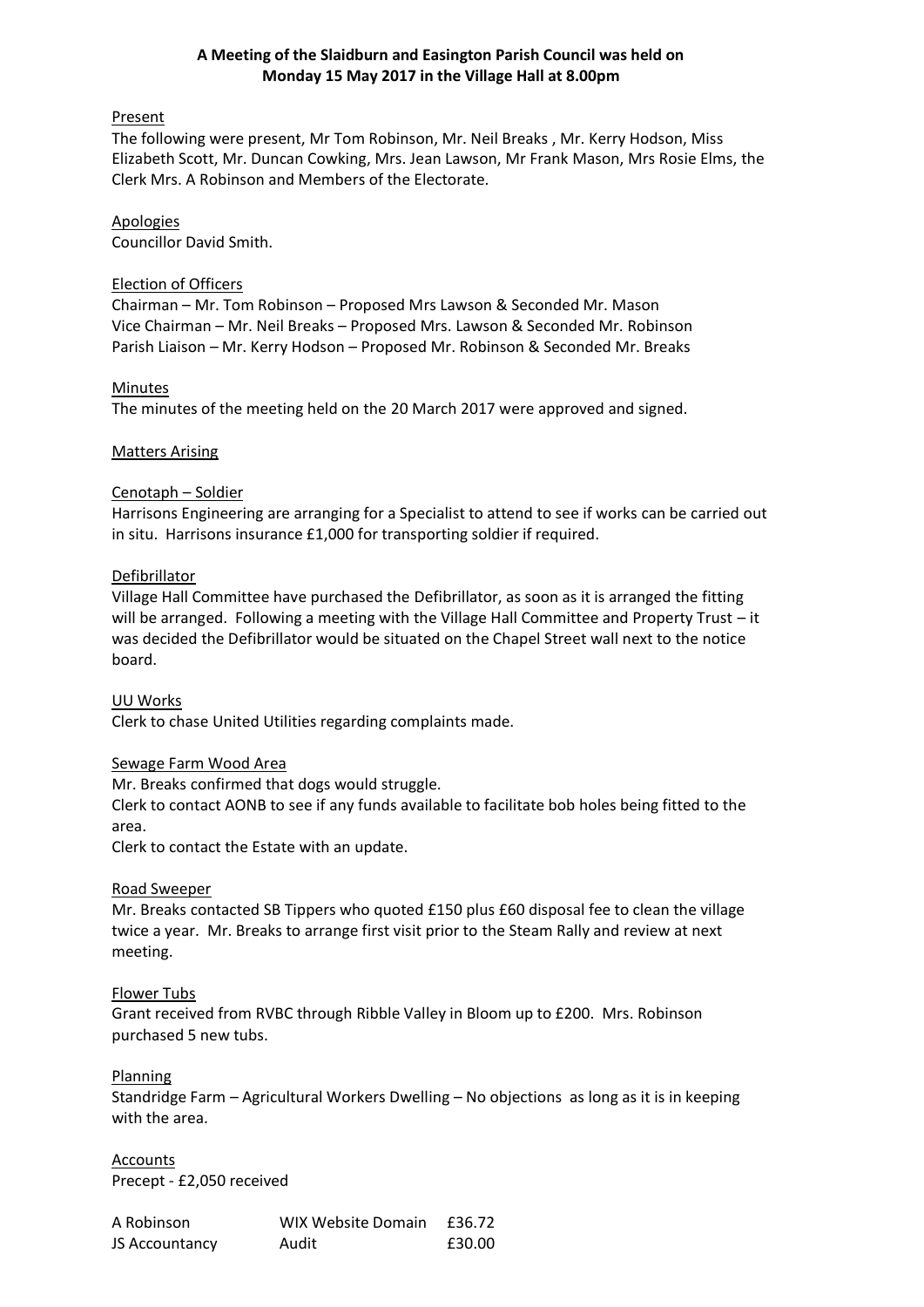| A Robinson | <b>Flower Tubs</b> | £199.95 |
|------------|--------------------|---------|
| AON        | Insurance          | £359.38 |
| Villager   | Donation           | £25.00  |

The Year End Accounts were approved and signed. Proposed: Mr. Breaks and Seconded Miss Scott.

#### Correspondence

RVBC

Community Housing Fund – funds available for local people to play a role in solving housing problems

Refuse Date Stickers – stickers are available to residents who report they have not received one to the Clerk.

Public Space Protection Order details

Local Plan for Ribble Valley 2008 – 2018 - No allocations are proposed in the area for Housing or employment land.

## LCC

Hill House Road, Slaidburn – Closed for repair 12.06.17 – 23.06.17

## Free Parking Days

RVBC contacted to ask for 29.05.17 for May Queen and 11.06.17 for Steam Rally

## **Bonfire**

Blaze Fireworks contacted Clerk to ask if we wanted to book a date this year. Clerk to see if he is available on 2.11.17.

## J Forrester

Agreeable for the Christmas trees to be put on the Mission Rooms – permission will have to be obtained from the current occupiers, ID Design Ltd.

#### Pension Regulator

Staging dates received which have to be complied with.

#### Battles Over Beacon More details will follow in January 2018

# Electoral Review

Sawley Parish would join our area and exclude Bowland Forest Lower.

#### Any Other Business

#### Village Hall

Complaints have been made regarding people using the village hall and taking their drinks on to the Green. If glasses are broken could cause injury. Clerk to contact Village Hall Committee

## Parish Liaison Committee

Mr. Hodson reported back from the recent meeting

## Dale House Cattle Grid

There is a hole in the cattle grid. Clerk to contact LCC.

Flags 2 St George Flags are required.

#### Sign The sign behind the well is in need of repair.